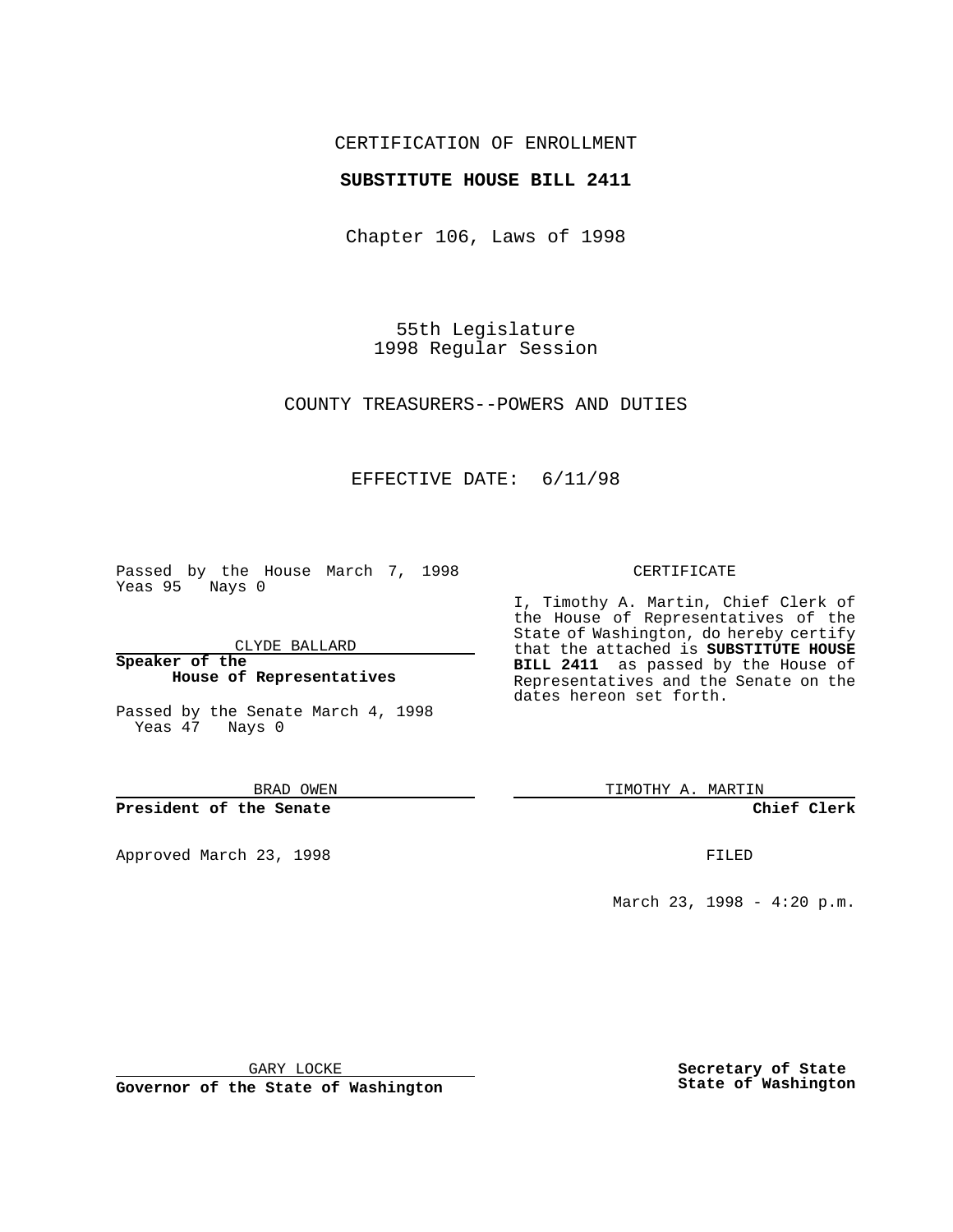# **SUBSTITUTE HOUSE BILL 2411** \_\_\_\_\_\_\_\_\_\_\_\_\_\_\_\_\_\_\_\_\_\_\_\_\_\_\_\_\_\_\_\_\_\_\_\_\_\_\_\_\_\_\_\_\_\_\_

\_\_\_\_\_\_\_\_\_\_\_\_\_\_\_\_\_\_\_\_\_\_\_\_\_\_\_\_\_\_\_\_\_\_\_\_\_\_\_\_\_\_\_\_\_\_\_

### AS AMENDED BY THE SENATE

Passed Legislature - 1998 Regular Session

## **State of Washington 55th Legislature 1998 Regular Session**

**By** House Committee on Government Administration (originally sponsored by Representatives Alexander, Wolfe, D. Schmidt, DeBolt, Gardner, D. Sommers and Thompson)

Read first time 01/27/98. Referred to Committee on .

 AN ACT Relating to functions of county treasurers; amending RCW 35.13.270, 35A.14.801, 36.29.010, 36.29.160, 57.16.110, 36.48.010, 39.46.110, 39.50.010, 57.08.081, 82.45.180, 84.04.060, 84.64.220, 84.64.300, 84.64.330, 84.64.340, 84.64.350, 84.64.380, 84.64.420, 84.64.430, 84.64.440, and 36.35.070; adding a new section to chapter 82.46 RCW; adding new sections to chapter 36.35 RCW; recodifying RCW 84.64.220, 84.64.230, 84.64.270, 84.64.300, 84.64.310, 84.64.320, 84.64.330, 84.64.340, 84.64.350, 84.64.360, 84.64.370, 84.64.380, 84.64.390, 84.64.400, 84.64.410, 84.64.420, 84.64.430, 84.64.440, 84.64.450, and 84.64.460; and repealing RCW 36.35.030, 36.35.040, 36.35.050, and 36.35.060.

12 BE IT ENACTED BY THE LEGISLATURE OF THE STATE OF WASHINGTON:

13 **Sec. 1.** RCW 35.13.270 and 1965 c 7 s 35.13.270 are each amended to 14 read as follows:

15 Whenever any territory is annexed to a city or town which is part 16 of a road district of the county and road district taxes have been 17 levied but not collected on any property within the annexed territory, 18 the same shall when collected by the county treasurer be paid to the 19 city or town and by the city or town placed in the city or town street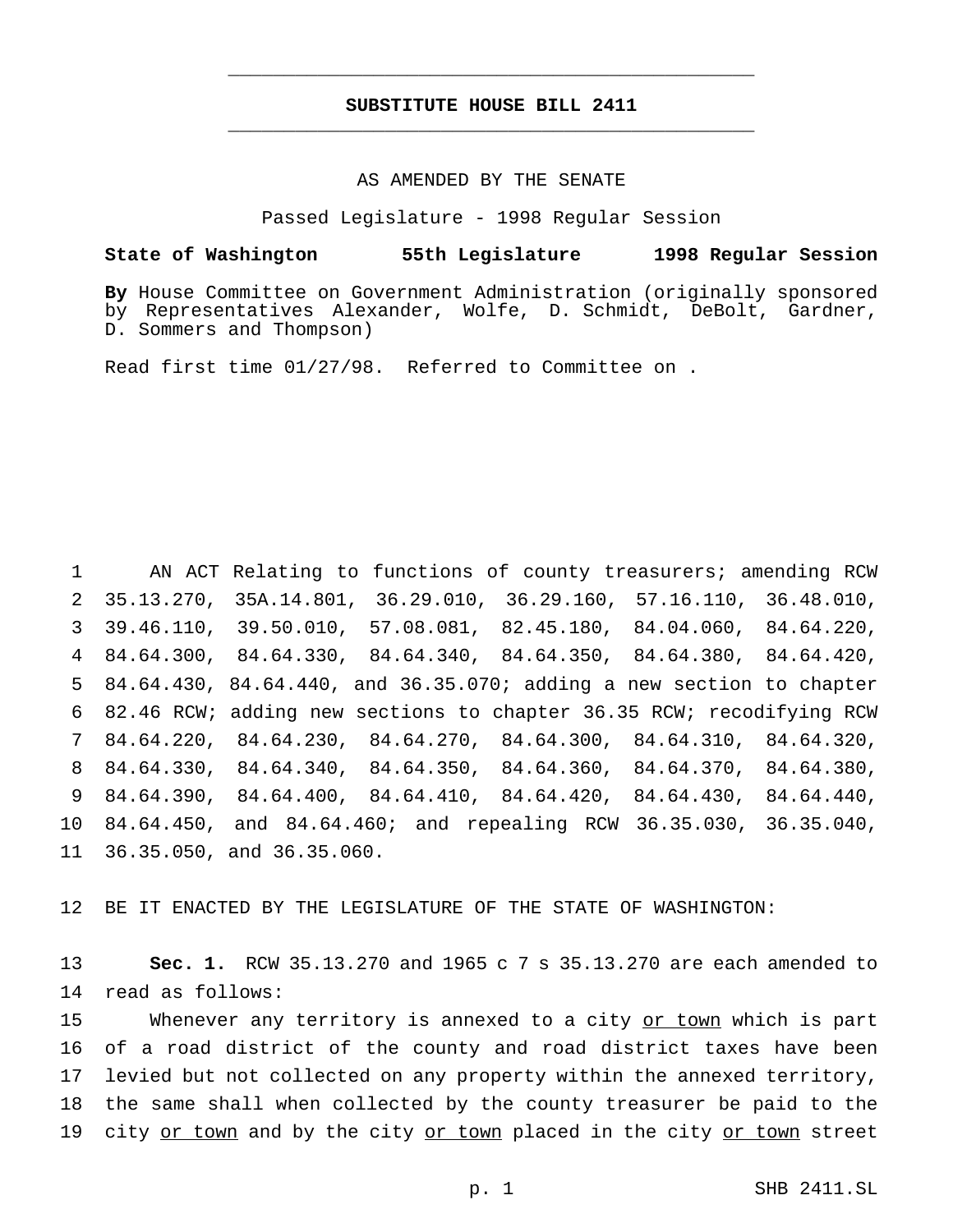fund: PROVIDED, That this section shall not apply to any special assessments due in behalf of such property. The city or town is 3 required to provide notification, by certified mail, that includes a 4 list of annexed parcel numbers, to the county treasurer and assessor at least thirty days before the effective date of the annexation. The county treasurer is only required to remit to the city or town those 7 road taxes collected thirty days or more after receipt of the notification.

 **Sec. 2.** RCW 35A.14.801 and 1971 ex.s. c 251 s 14 are each amended to read as follows:

 Whenever any territory is annexed to a code city which is part of a road district of the county and road district taxes have been levied but not collected on any property within the annexed territory, the same shall when collected by the county treasurer be paid to the code city and by the city placed in the city street fund: PROVIDED, That this section shall not apply to any special assessments due in behalf 17 of such property. The code city is required to provide notification, 18 by certified mail, that includes a list of annexed parcel numbers, to 19 the county treasurer and assessor at least thirty days before the 20 effective date of the annexation. The county treasurer is only 21 required to remit to the code city those road taxes collected thirty or more days after receipt of the notification.

 **Sec. 3.** RCW 36.29.010 and 1995 c 38 s 4 are each amended to read as follows:

The county treasurer:

 (1) Shall receive all money due the county and disburse it on 27 warrants issued and attested by the county auditor and electronic funds 28 transfer under RCW 39.58.750 as attested by the county auditor;

 (2) Shall issue a receipt in duplicate for all money received other than taxes; the treasurer shall deliver immediately to the person making the payment the original receipt and the duplicate shall be 32 retained by the treasurer;

 (3) Shall affix on the face of all paid warrants the date of redemption or, in the case of proper contract between the treasurer and a qualified public depositary, the treasurer may consider the date affixed by the financial institution as the date of redemption;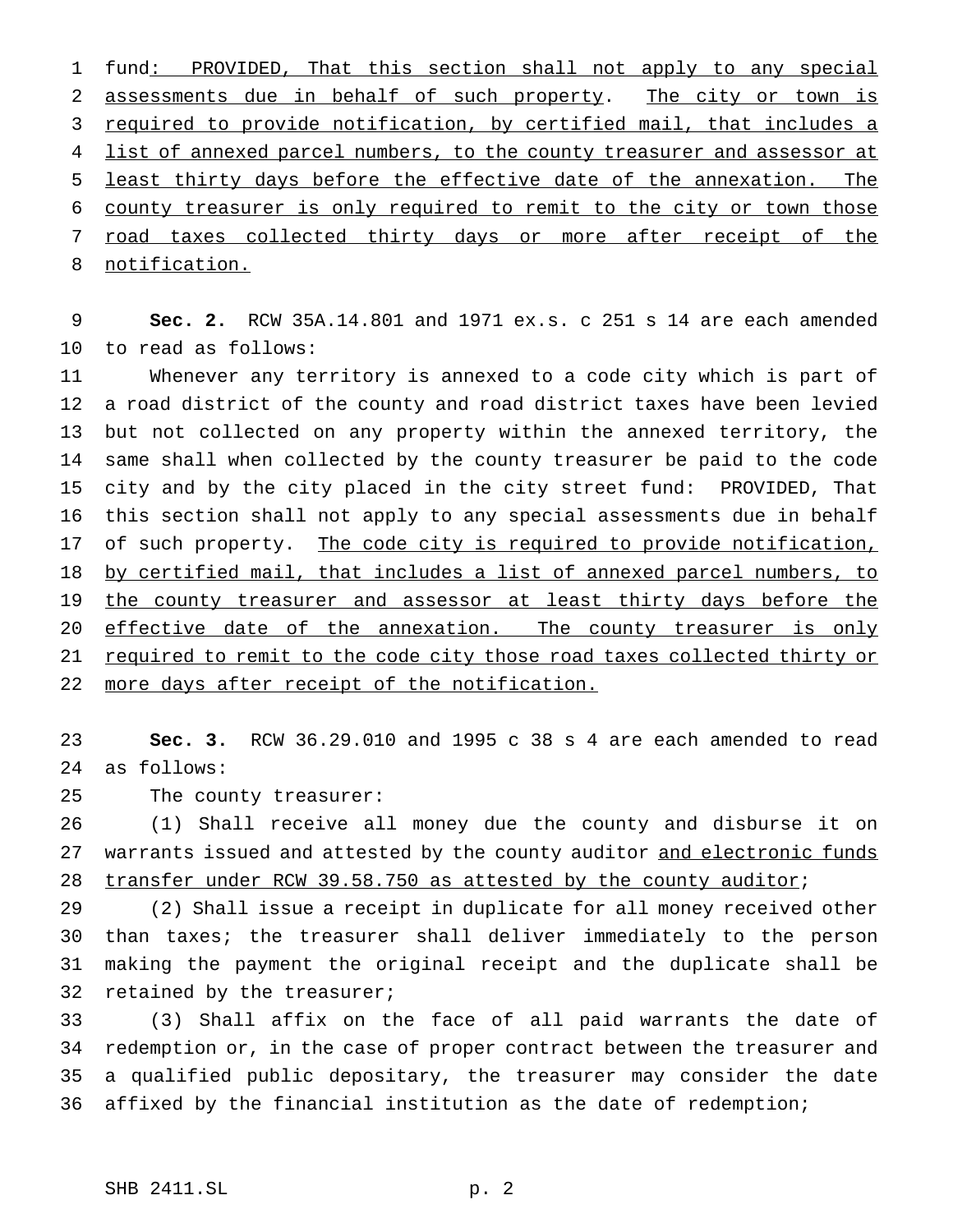(4) Shall indorse, before the date of issue by the county or by any taxing district for whom the county treasurer acts as treasurer, on the face of all warrants for which there are not sufficient funds for payment, "interest bearing warrant." When there are funds to redeem outstanding warrants, the county treasurer shall give notice:

 (a) By publication in a legal newspaper published or circulated in the county; or

 (b) By posting at three public places in the county if there is no such newspaper; or

 (c) By notification to the financial institution holding the warrant;

 (5) Shall pay interest on all interest-bearing warrants from the date of issue to the date of notification;

 (6) Shall maintain financial records reflecting receipts and disbursement by fund in accordance with generally accepted accounting principles;

 (7) Shall account for and pay all bonded indebtedness for the county and all special districts for which the county treasurer acts as treasurer;

 (8) Shall invest all funds of the county or any special district in the treasurer's custody, not needed for immediate expenditure, in a manner consistent with appropriate statutes. If cash is needed to redeem warrants issued from any fund in the custody of the treasurer, the treasurer shall liquidate investments in an amount sufficient to 25 cover such warrant redemptions; and

 (9) May provide certain collection services for county departments. The treasurer, at the expiration of the term of office, shall make a complete settlement with the county legislative authority, and shall deliver to the successor all public money, books, and papers in the treasurer's possession.

 **Sec. 4.** RCW 36.29.160 and 1996 c 230 s 1607 are each amended to read as follows:

 The county treasurer shall make segregation, collect, and receive from any owner or owners of any subdivision or portion of any lot, tract or parcel of land upon which assessments or charges have been 36 made or may be made ((hereafter in)) by public utility districts, 37 water-sewer districts, or the county ((<del>road improvement districts</del>)), under the terms of Title 54 RCW, Title 57 RCW, or chapter 36.88, 36.89,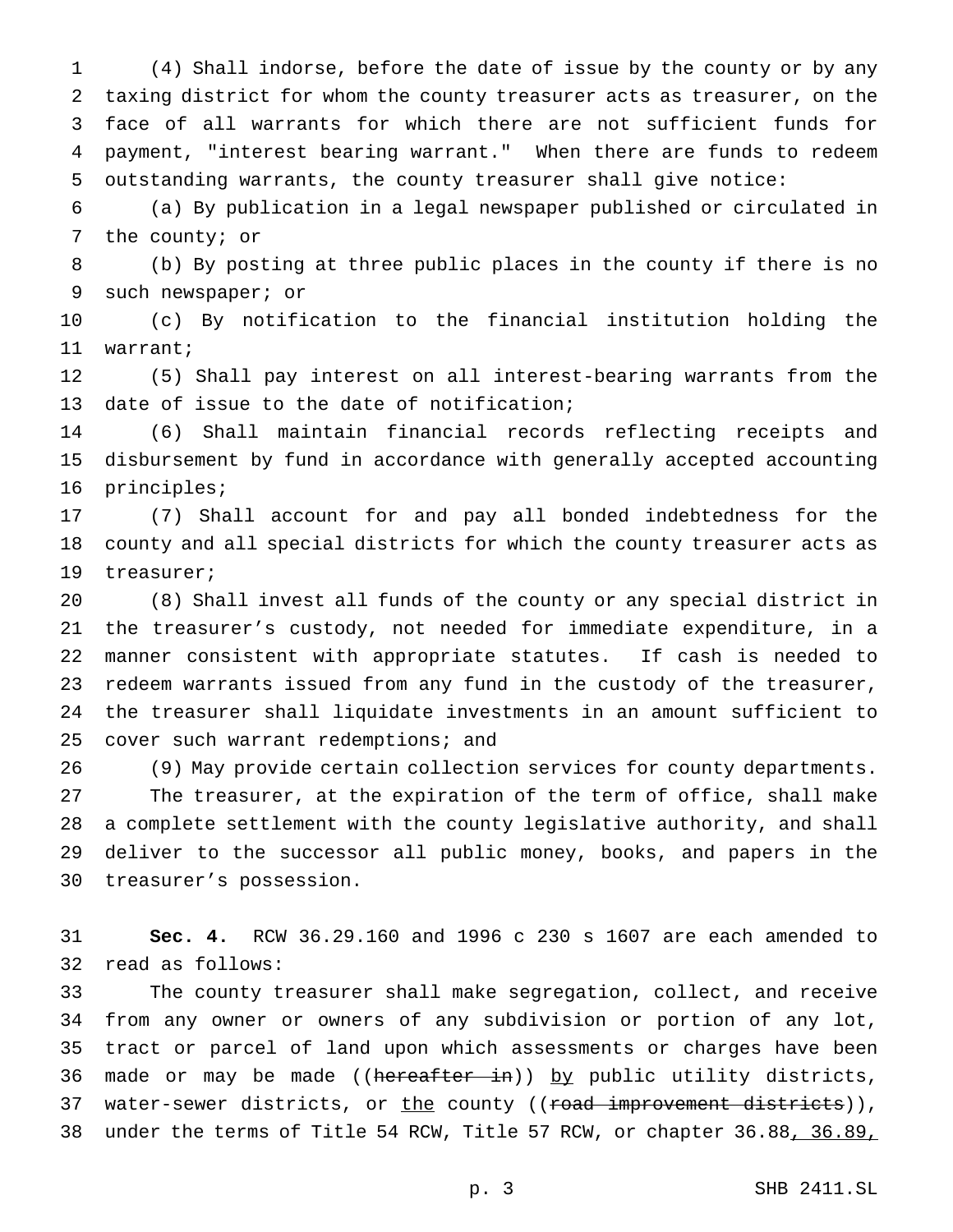1 or 36.94 RCW, such portion of the assessments or charges levied or to be levied against such lot, tract or parcel of land in payment of such assessment or charges as the board of commissioners of the public utility district, the water-sewer district commissioners or the board of county commissioners, respectively, shall certify to be chargeable to such subdivision, which certificate shall state that such property as segregated is sufficient security for the assessment or charges. Upon making collection upon any such subdivision the county treasurer shall note such payment upon his records and give receipt therefor. 10 When a segregation is required, a certified copy of the resolution 11 shall be delivered to the treasurer of the county in which the real 12 property is located who shall proceed to make the segregation ordered upon being tendered a fee of three dollars for each tract of land for 14 which a segregation is to be made.

 **Sec. 5.** RCW 57.16.110 and 1996 c 230 s 610 are each amended to read as follows:

 Whenever any land against which there has been levied any special assessment by any district shall have been sold in part or subdivided, the board of commissioners of the district shall have the power to order a segregation of the assessment.

 Any person desiring to have a special assessment against a tract of land segregated to apply to smaller parts thereof shall apply to the board of commissioners of the district that levied the assessment. If the commissioners determine that a segregation should be made, they shall by resolution order the treasurer of the county in which the real property is located to make segregation on the original assessment roll as directed in the resolution. The segregation shall be made as nearly as possible on the same basis as the original assessment was levied, and the total of the segregated parts of the assessment shall equal the assessment before segregation. The resolution shall describe the original tract and the amount and date of the original assessment, and shall define the boundaries of the divided parts and the amount of the assessment chargeable to each part. A certified copy of the resolution shall be delivered to the treasurer of the county in which the real 35 property is located who shall proceed to make the segregation ((ordered upon being tendered a fee of three dollars for each tract of land for 37 which a segregation is to be made. In addition to the charge)). The board of commissioners may require as a condition to the order of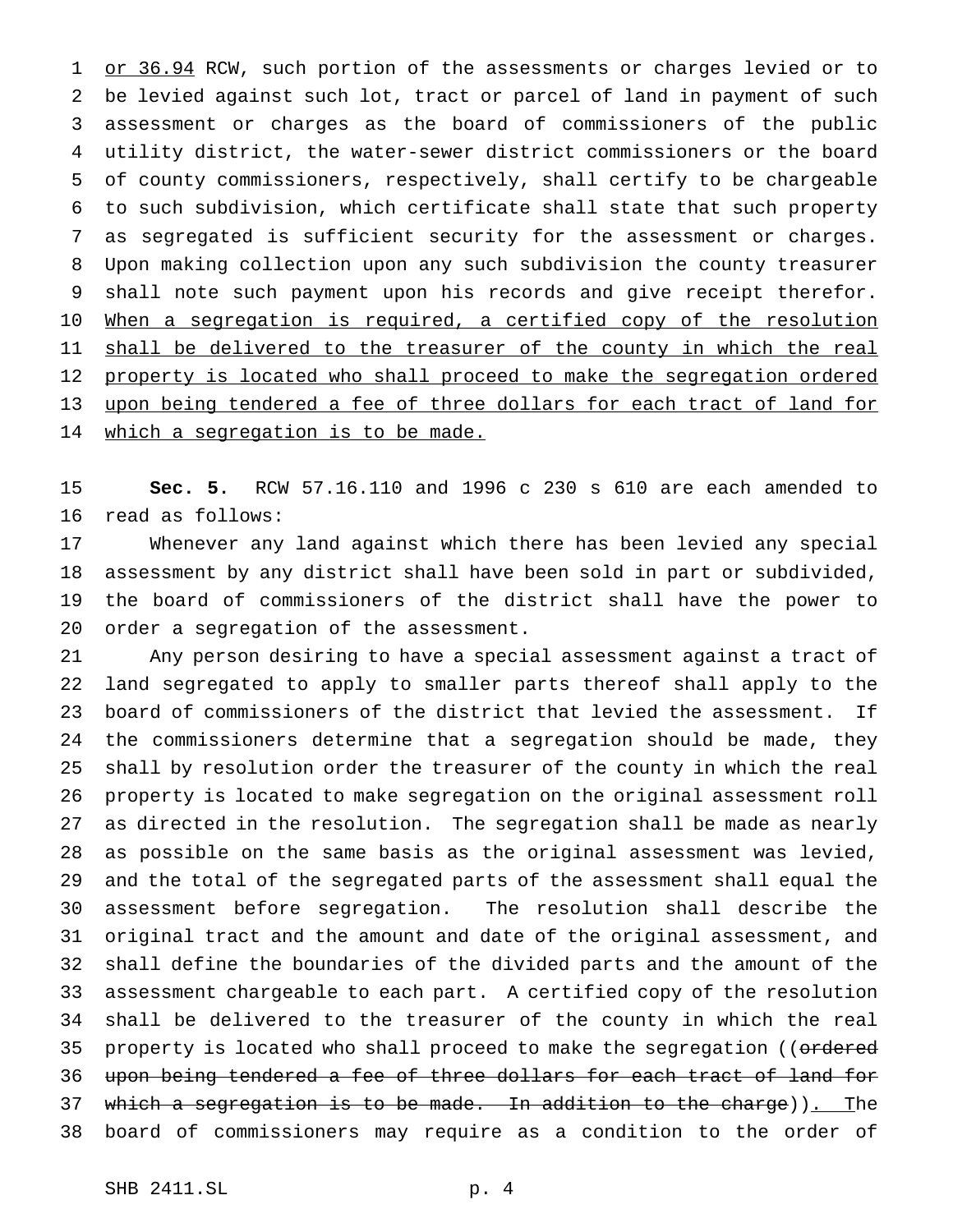segregation that the person seeking it pay the district the reasonable engineering and clerical costs incident to making the segregation.

 **Sec. 6.** RCW 36.48.010 and 1984 c 177 s 8 are each amended to read as follows:

 Each county treasurer shall annually at the end of each fiscal year or at such other times as may be deemed necessary, designate one or more financial institutions in the state which are qualified public depositaries as set forth by the public deposit protection commission as depositary or depositaries for all public funds held and required to 10 be kept by ((him as such)) the treasurer, and no county treasurer shall deposit any public money in financial institutions, except as herein 12 provided. Public funds of the county or a special district for which 13 the county treasurer acts as its treasurer may only be deposited in 14 bank accounts authorized by the treasurer or authorized in statute. 15 All bank card depository service contracts for the county and special 16 districts for which the county treasurer acts as its treasurer must be 17 authorized by the county treasurer.

 **Sec. 7.** RCW 39.46.110 and 1995 c 38 s 8 are each amended to read as follows:

 (1) General obligation bonds of local governments shall be subject to this section. Unless otherwise stated in law, the maximum term of any general obligation bond issue shall be forty years.

 (2) General obligation bonds constitute an indebtedness of the local government issuing the bonds that are subject to the indebtedness limitations provided in Article VIII, section 6 of the state Constitution and are payable from tax revenues of the local government and such other money lawfully available and pledged or provided by the governing body of the local government for that purpose. Such governing body may pledge the full faith, credit and resources of the local government for the payment of general obligation bonds. The payment of such bonds shall be enforceable in mandamus against the local government and its officials. The officials now or hereafter charged by law with the duty of levying taxes pledged for the payment of general obligation bonds and interest thereon shall, in the manner provided by law, make an annual levy of such taxes sufficient together with other moneys lawfully available and pledge therefor to meet the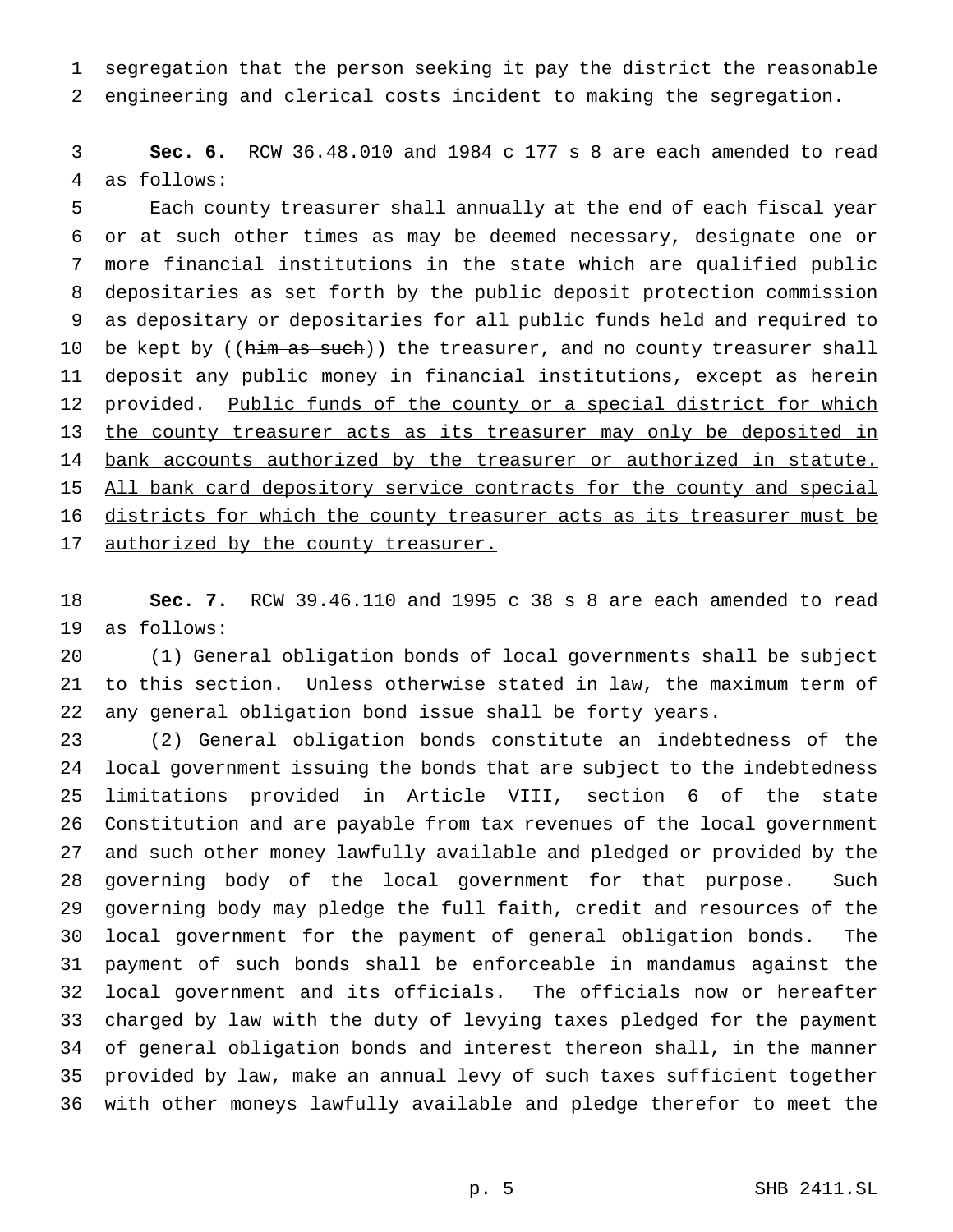1 payments of principal and interest on ((said)) the bonds as they come due.

 (3) General obligation bonds, whether or not issued as physical instruments, shall be executed in the manner determined by the 5 governing body or legislative body of the issuer. If the issuer is the county or a special district for which the county treasurer is the treasurer, the issuer shall notify the county treasurer at least thirty days in advance of authorizing the issuance of bonds or the incurrence of other certificates of indebtedness.

 (4) Unless another statute specifically provides otherwise, the owner of a general obligation bond, or the owner of an interest coupon, issued by a local government shall not have any claim against the state arising from the general obligation bond or interest coupon.

 (5) As used in this section, the term "local government" means every unit of local government, including municipal corporations, quasi municipal corporations, and political subdivisions, where property ownership is not a prerequisite to vote in the local government's elections.

 **Sec. 8.** RCW 39.50.010 and 1985 c 332 s 8 are each amended to read as follows:

 As used in this chapter, the following terms have the meanings indicated unless the context clearly requires otherwise.

 (1) "Governing body" means the legislative authority of a municipal 24 corporation by whatever name designated;

 (2) "Local improvement district" includes local improvement districts, utility local improvement districts, road improvement districts, and other improvement districts that a municipal corporation is authorized by law to establish;

 (3) "Municipal corporation" means any city, town, county, water district, sewer district, school district, port district, public utility district, metropolitan municipal corporation, public transportation benefit area, park and recreation district, irrigation 33 district,  $((\theta \cdot \hat{r}))$  fire protection district or any other municipal or 34 quasi municipal corporation described as such by statute, or regional 35 transit authority, except joint operating agencies under chapter 43.52 RCW;

 (4) "Ordinance" means an ordinance of a city or town or resolution or other instrument by which the governing body of the municipal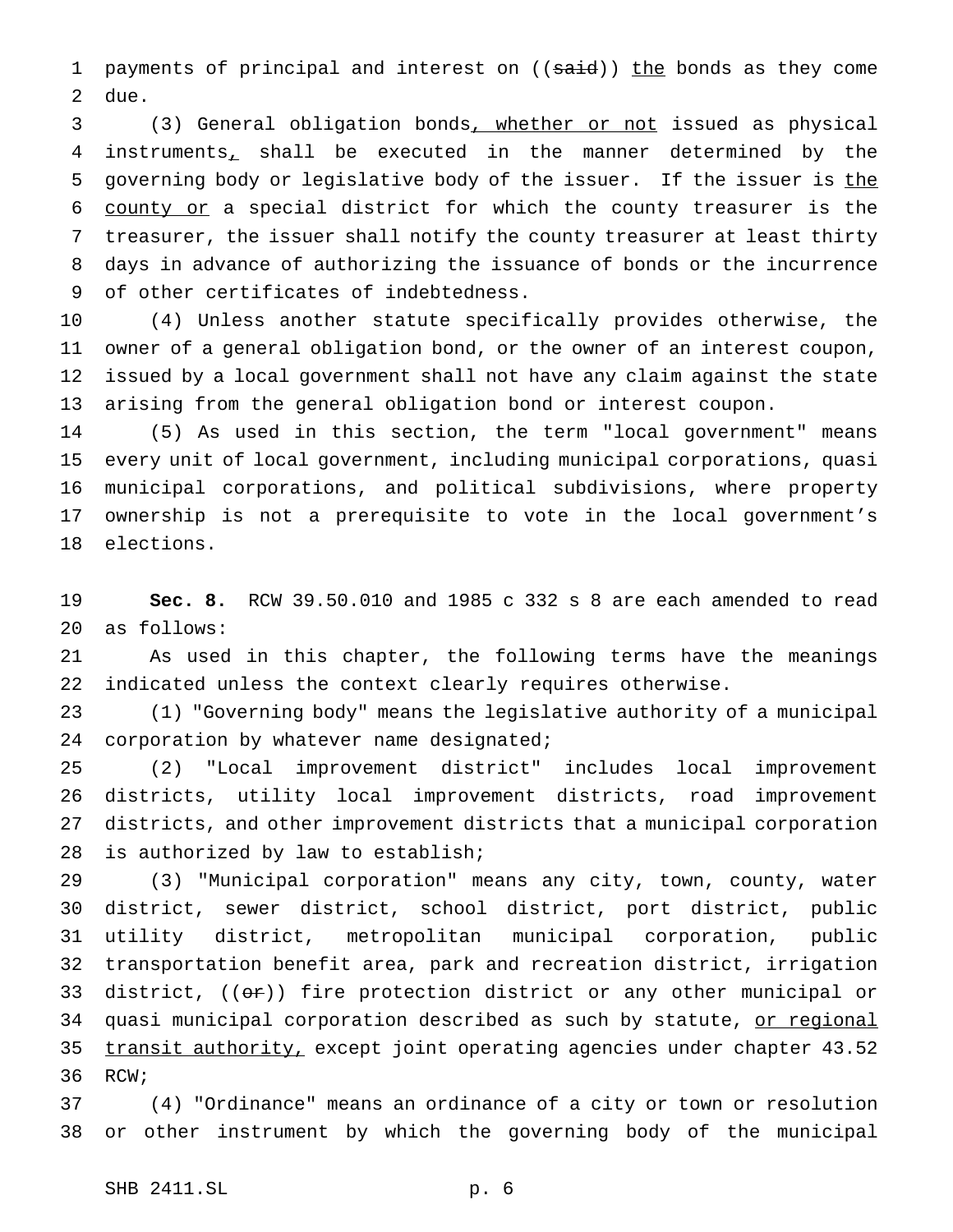corporation exercising any power under this chapter takes formal action and adopts legislative provisions and matters of some permanency; and (5) "Short-term obligations" are warrants, notes, or other evidences of indebtedness, except bonds.

 **Sec. 9.** RCW 57.08.081 and 1997 c 447 s 19 are each amended to read as follows:

 The commissioners of any district shall provide for revenues by fixing rates and charges for furnishing sewer and drainage service and facilities to those to whom service is available or for providing water, such rates and charges to be fixed as deemed necessary by the commissioners, so that uniform charges will be made for the same class of customer or service and facility. Rates and charges may be combined 13 for the furnishing of more than one type of sewer or drainage service 14 and ((facility such as but not limited to storm or surface water and 15 sanitary)) facilities.

 In classifying customers of such water, sewer, or drainage system, the board of commissioners may in its discretion consider any or all of the following factors: The difference in cost to various customers; the location of the various customers within and without the district; the difference in cost of maintenance, operation, repair, and replacement of the various parts of the system; the different character 22 of the service furnished various customers; the quantity and quality of 23 the service and facility furnished; the time of its use; the achievement of water conservation goals and the discouragement of wasteful practices; capital contributions made to the system including but not limited to assessments; and any other matters which present a reasonable difference as a ground for distinction. Rates shall be established as deemed proper by the commissioners and as fixed by resolution and shall produce revenues sufficient to take care of the costs of maintenance and operation, revenue bond and warrant interest and principal amortization requirements, and all other charges necessary for efficient and proper operation of the system.

 The commissioners shall enforce collection of connection charges, and rates and charges for water supplied against property owners connecting with the system or receiving such water, and for sewer and drainage services charged against property to which and its owners to whom the service is available, such charges being deemed charges against the property served, by addition of penalties of not more than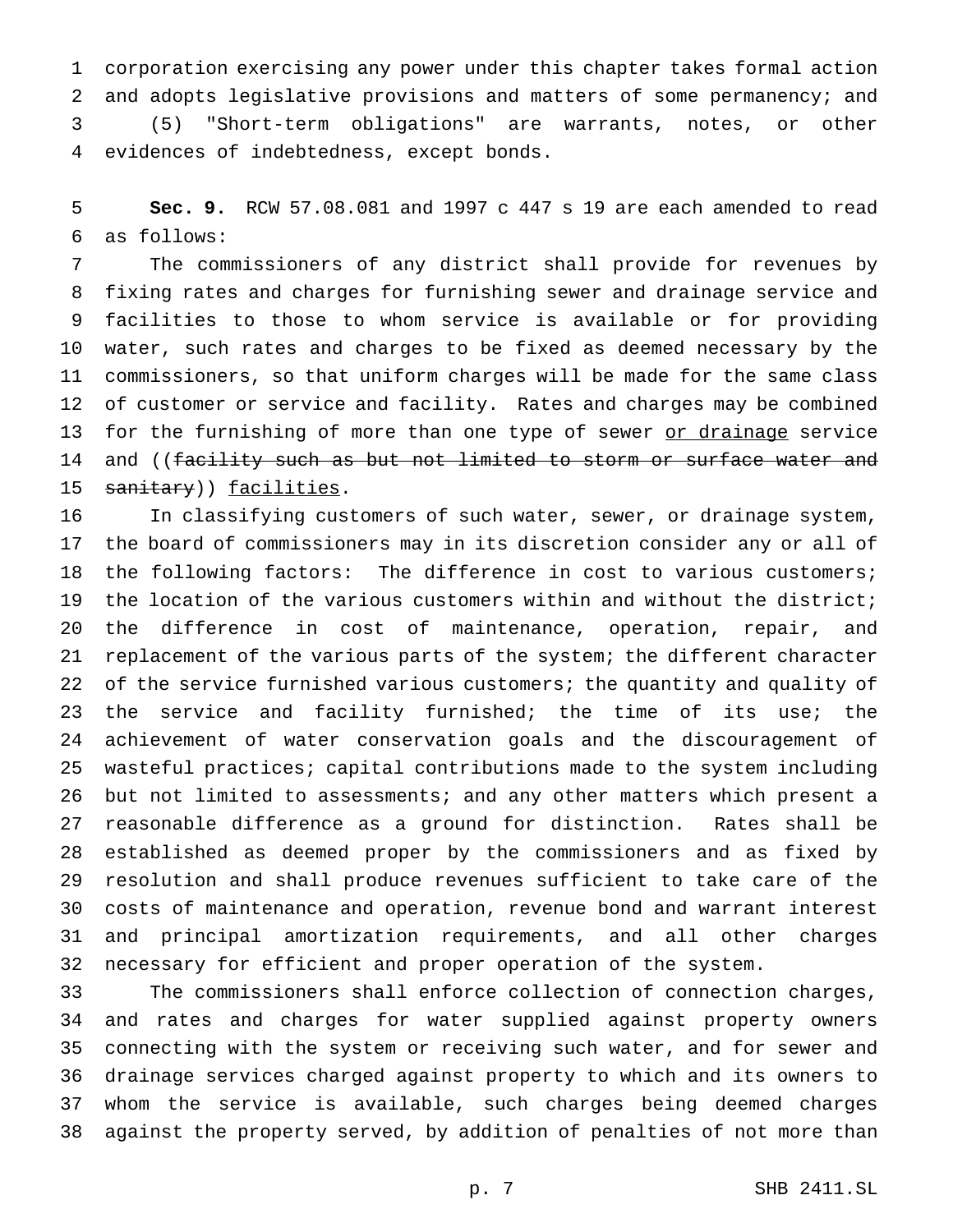ten percent thereof in case of failure to pay the charges at times fixed by resolution. The commissioners may provide by resolution that where either connection charges or rates and charges for services supplied are delinquent for any specified period of time, the district 5 shall certify the delinquencies to the ((treasurer)) auditor of the county in which the real property is located, and the charges and any penalties added thereto and interest thereon at the rate of not more than the prime lending rate of the district's bank plus four percentage points per year shall be a lien against the property upon which the service was received, subject only to the lien for general taxes.

 The district may, at any time after the connection charges or rates and charges for services supplied or available and penalties are delinquent for a period of sixty days, bring suit in foreclosure by civil action in the superior court of the county in which the real property is located. The court may allow, in addition to the costs and disbursements provided by statute, attorneys' fees, title search and report costs, and expenses as it adjudges reasonable. The action shall be in rem, and may be brought in the name of the district against an individual or against all of those who are delinquent in one action. The laws and rules of the court shall control as in other civil actions.

 In addition to the right to foreclose provided in this section, the district may also cut off all or part of the service after charges for water or sewer service supplied or available are delinquent for a period of sixty days.

 NEW SECTION. **Sec. 10.** A new section is added to chapter 82.46 RCW to read as follows:

 A county, city, or town that imposes an excise tax under this chapter must provide the county treasurer with a copy of the ordinance or other action initially authorizing the tax or altering the rate of the tax that is imposed at least sixty days before change becomes effective.

 **Sec. 11.** RCW 82.45.180 and 1993 sp.s. c 25 s 510 are each amended to read as follows:

 (1) For taxes collected by the county under this chapter, the county treasurer shall collect a two-dollar fee on all transactions required by this chapter where the transaction does not require the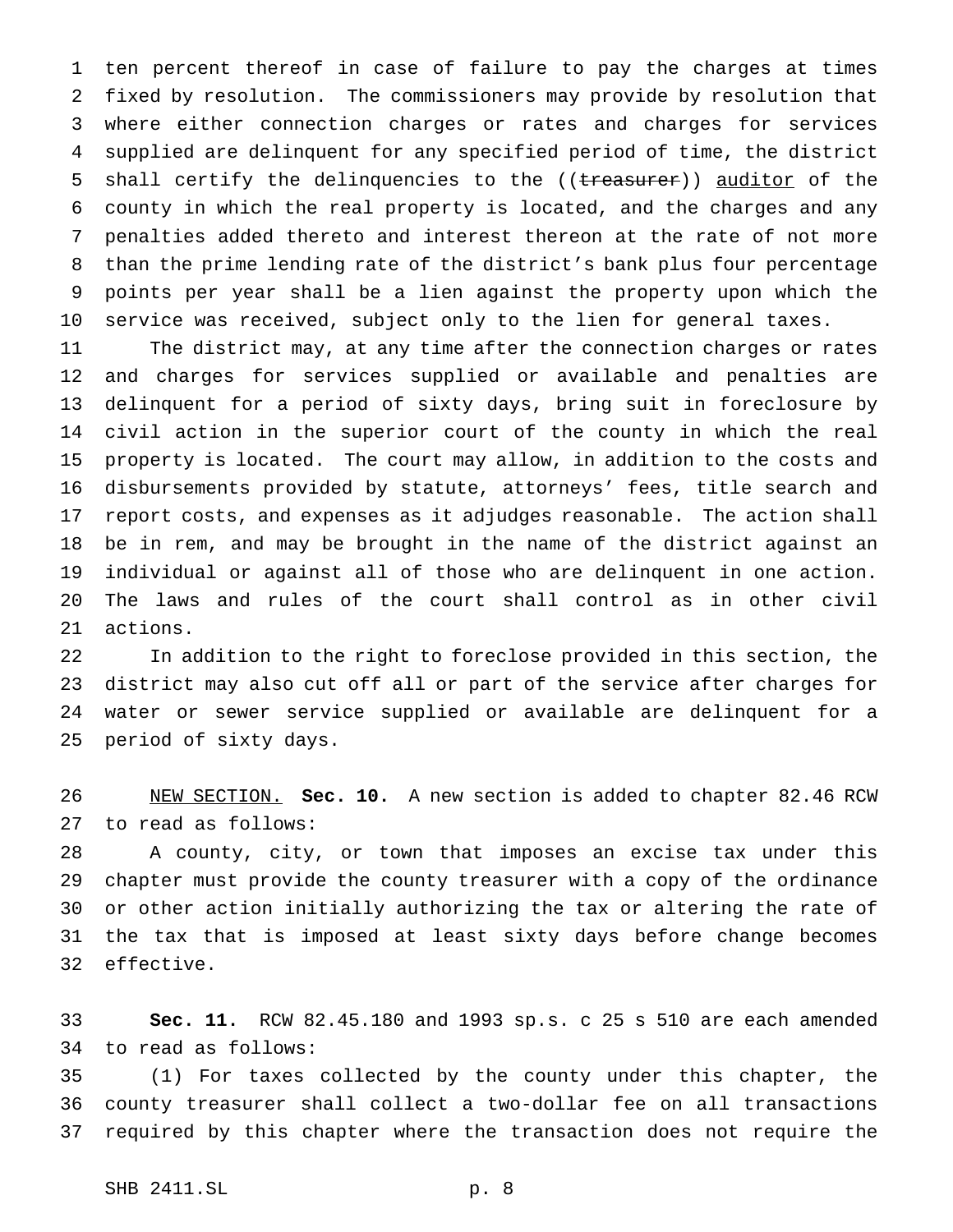1 payment of tax. A total of two dollars shall be collected in the form of a tax and fee, where the calculated tax payment is less than two 3 dollars. The county treasurer shall place one percent of the proceeds of the tax imposed by this chapter and the treasurer's fee in the county current expense fund to defray costs of collection and shall pay over to the state treasurer and account to the department of revenue for the remainder of the proceeds at the same time the county treasurer remits funds to the state under RCW 84.56.280. The state treasurer shall deposit the proceeds in the general fund for the support of the common schools.

 (2) For taxes collected by the department of revenue under this chapter, the department shall remit the tax to the state treasurer who shall deposit the proceeds of any state tax in the general fund for the support of the common schools. The state treasurer shall deposit the proceeds of any local taxes imposed under chapter 82.46 RCW in the local real estate excise tax account hereby created in the state treasury. Moneys in the local real estate excise tax account may be spent only for distribution to counties, cities, and towns imposing a tax under chapter 82.46 RCW. Except as provided in RCW 43.08.190, all earnings of investments of balances in the local real estate excise tax account shall be credited to the local real estate excise tax account and distributed to the counties, cities, and towns monthly. Monthly the state treasurer shall make distribution from the local real estate excise tax account to the counties, cities, and towns the amount of tax collected on behalf of each taxing authority. The state treasurer shall make the distribution under this subsection without appropriation.

 **Sec. 12.** RCW 84.04.060 and 1961 c 15 s 84.04.060 are each amended to read as follows:

30 "Money" or "moneys" shall be held to mean ((gold and silver coin, 31 gold and silver certificates, treasury notes, United States notes, and 32 bank notes)) coin or paper money issued by the United States 33 government.

 **Sec. 13.** RCW 84.64.220 and 1961 c 15 s 84.64.220 are each amended to read as follows:

 All property deeded to the county under the provisions of this chapter shall be stricken from the tax rolls as county property and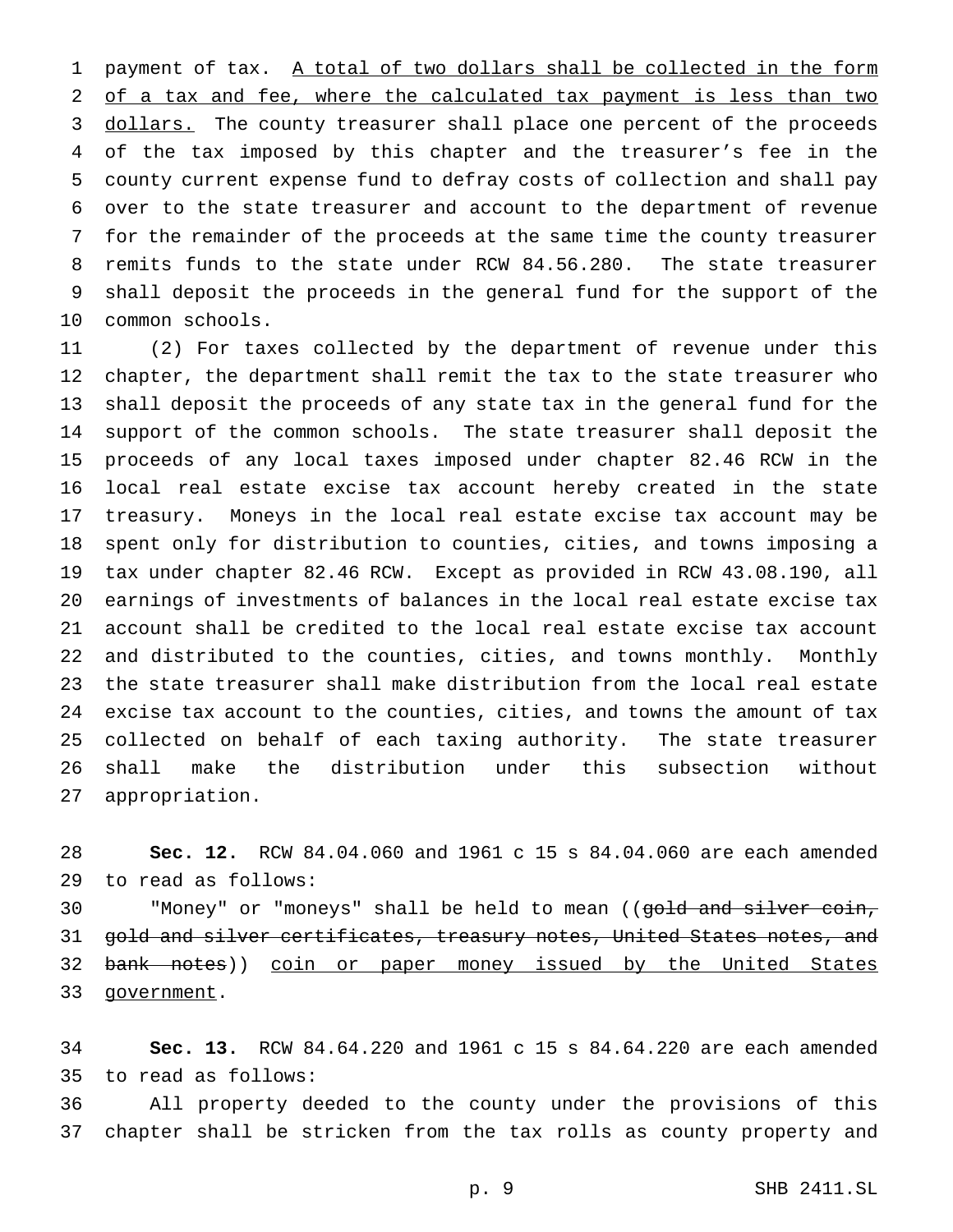1 exempt from taxation and shall not be again assessed or taxed while the 2 property of the county. The sale, management, and leasing of tax title 3 property shall be handled as under chapter 36.35 RCW.

4 **Sec. 14.** RCW 84.64.300 and 1961 c 15 s 84.64.300 are each amended 5 to read as follows:

6 The county treasurer shall upon payment to ((him)) the county 7 treasurer of the purchase price for ((said)) the property and any 8 interest due, make and execute under ((his)) the county treasurer's 9 hand and seal, and issue to the purchaser, a deed in the following form 10 for any lots or parcels of real property sold under the provisions of 11 RCW 84.64.270 (as recodified by this act).

12 State of Washington  $\left.\begin{array}{ccc} 13 & & & \end{array}\right\}$  ss. 14 County of . . . .

15 This indenture, made this  $\ldots$  . day of  $\ldots$  . . . .,  $((19, 0.1)$ 16 . . (year) . ., between . . . . . , as treasurer of . . . . . . 17 county, state of Washington, the party of the first part, and 18 . . . . . ., party of the second part.

19 WITNESSETH, That whereas, at a public sale of real property, held 20 on the . . . . day of . . . . . .,  $((A. D., 19 . . .))$  . . (year) . ., 21 pursuant to an order of the ((board of county commissioners)) county 22 legislative authority of the county of . . . . . , state of 23 Washington, duly made and entered, and after having first given due 24 notice of the time and place and terms of ((said)) the sale, and, 25 whereas, in pursuance of ((said)) the order of the ((said board of 26 county commissioners)) county legislative authority, and of the laws of 27 the state of Washington, and for and in consideration of the sum of 28 . . . . . dollars, lawful money of the United States of America, to 29 me in hand paid, the receipt whereof is hereby acknowledged, I have 30 this day sold to . . . . . . the following described real property, and 31 which  $((\text{said}))$  the real property is the property of  $\ldots \ldots$  . county, 32 and which is particularly described as follows, to wit: 33 . . . . . . . . ., the  $((\text{said}))$  . . . . . . being the highest and best 34 bidder at  $((\text{said}))$  the sale, and the  $((\text{said}))$  sum being the highest and 35 best sum bid at  $((\text{said}))$  the sale;

36 NOW, THEREFORE, Know ye that I, . . . . . ., county treasurer of 37 ((said)) the county of . . . . . , state of Washington, in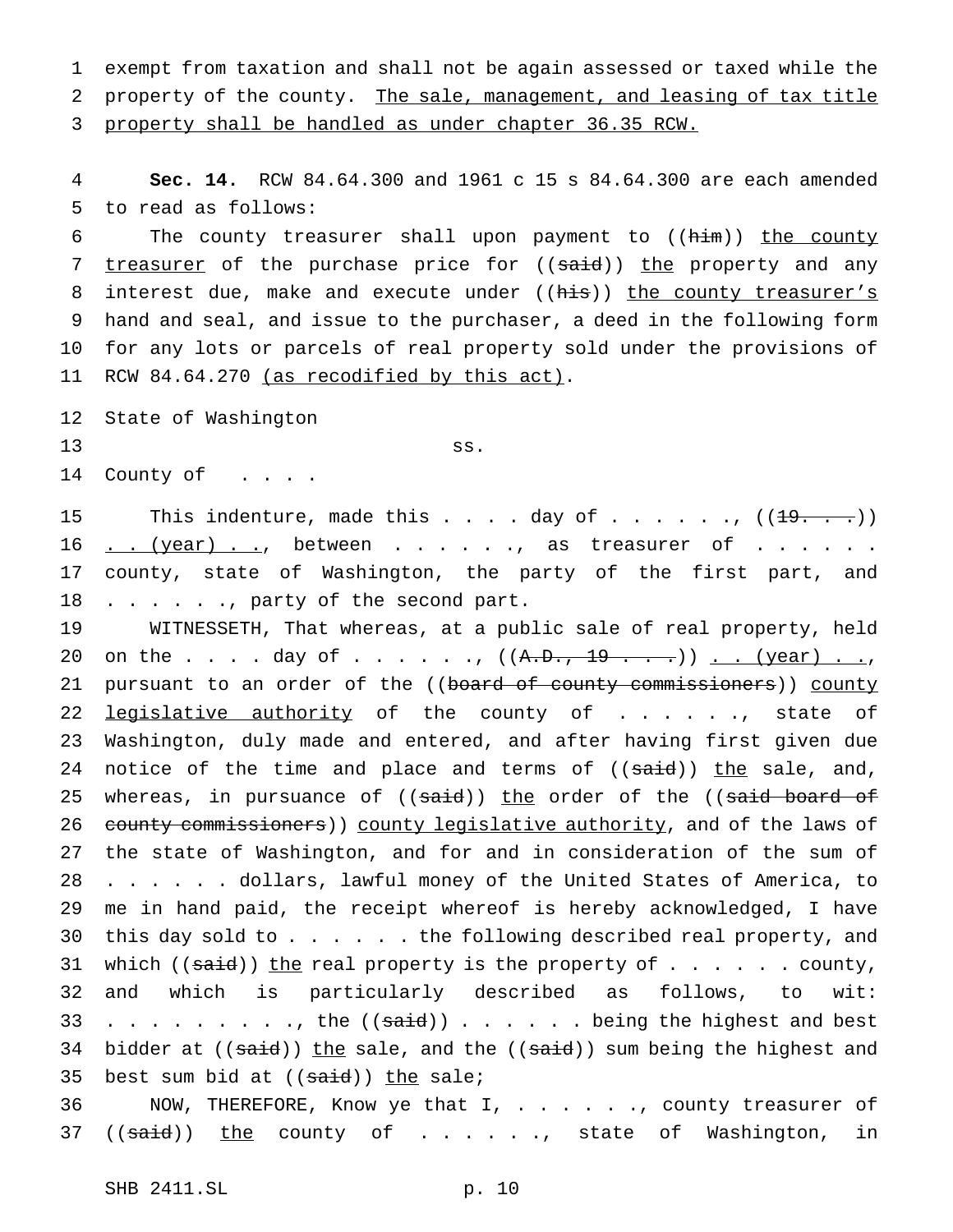consideration of the premises and by virtue of the statutes of the state of Washington, in such cases made and provided, do hereby grant 3 and convey unto  $\ldots$  . . . ., heirs and assigns, forever, the ((said)) real property hereinbefore described, as fully and completely as 5 ((said)) the party of the first part can by virtue of the premises convey the same.

7 Given under my hand and seal of office this . . . . day of 8 . . . . . .,  $((A.D. 19 . . .))$  <u>. . (year) . .</u> ................ 10 County Treasurer, the county of  $\sim$  2001 County Treasurer,

 By . . . . . . . . . . . . . . . . 12 Deputy:

13 PROVIDED, That when by order of the ((board of county commissioners)) 14 county legislative authority any of the minerals or other resources 15 enumerated in RCW 84.64.270 (as recodified by this act) are reserved, the deed or contract of purchase shall contain the following reservation:

 The party of the first part hereby expressly saves, excepts and reserves out of the grant hereby made, unto itself, its successors, and assigns, forever, all oils, gases, coals, ores, minerals, gravel, timber and fossils of every name, kind or description, and which may be 22 in or upon  $((\text{said}))$  the lands above described; or any part thereof, and the right to explore the same for such oils, gases, coal, ores, minerals, gravel, timber and fossils; and it also hereby expressly saves reserves out of the grant hereby made, unto itself, its successors and assigns, forever, the right to enter by itself, its 27 agents, attorneys and servants upon ((said)) the lands, or any part or parts thereof, at any and all times, for the purpose of opening, developing and working mines thereon, and taking out and removing therefrom all such oils, gases, coal, ores, minerals, gravel, timber and fossils, and to that end it further expressly reserves out of the grant hereby made, unto itself, its successors and assigns, forever, the right by it or its agents, servants and attorneys at any and all times to erect, construct, maintain and use all such buildings, machinery, roads and railroads, sink such shafts, remove such oil, and 36 to remain on ((said)) the lands or any part thereof, for the business 37 of mining and to occupy as much of  $((\text{said}))$  the lands as may be necessary or convenient for the successful prosecution of such mining business, hereby expressly reserving to itself, its successors and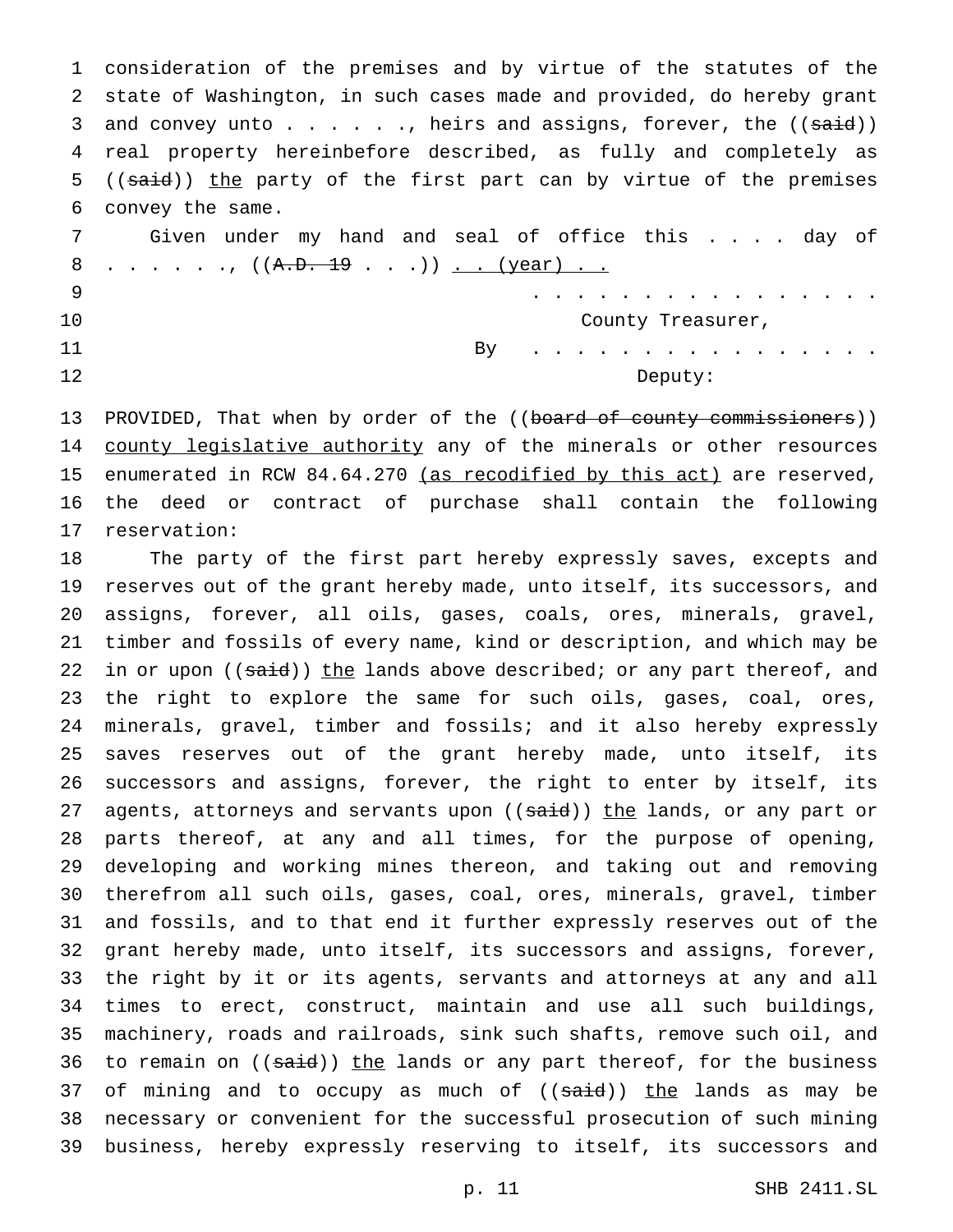assigns, as aforesaid, generally, all rights and powers in, to and 2 over, ((said)) the land, whether herein expressed or not, reasonably necessary or convenient to render beneficial and efficient the complete enjoyment of the property and the rights hereby expressly reserved. No rights shall be exercised under the foregoing reservation, by the county, its successors or assigns, until provision has been made by the county, its successors or assigns, to pay to the owner of the land upon which the rights herein reserved to the county, its successors or assigns, are sought to be exercised, full payment for all damages 10 sustained by ((said)) the owner, by reason of entering upon ((said)) 11 the land: PROVIDED, That if ((said)) the owner from any cause whatever 12 refuses or neglects to settle ((said)) the damages, then the county, its successors or assigns, or any applicant for a lease or contract from the county for the purpose of prospecting for or mining valuable minerals, or operation contract, or lease, for mining coal, or lease for extracting petroleum or natural gas, shall have the right to institute such legal proceedings in the superior court of the county wherein the land is situated, as may be necessary to determine the 19 damages which ((said)) the owner of ((said)) the land may suffer: PROVIDED, The county treasurer shall cross out of such reservation any 21 of  $((said))$  the minerals or other resources which were not reserved by 22 order of the ((said board)) county legislative authority.

 **Sec. 15.** RCW 84.64.330 and 1961 c 15 s 84.64.330 are each amended to read as follows:

 In any and all instances in this state in which a treasurer's deed to real property has been or shall be issued to the county in proceedings to foreclose the lien of general taxes, and for any reason a defect in title exists or adverse claims against the same have not been legally determined, the county or its successors in interest or assigns shall have authority to institute an action in the superior 31 court in ((said)) the county to correct such defects, and to determine 32 such adverse claims and the priority thereof as provided in RCW 33 84.64.330 through 84.64.440 ((provided)) (as recodified by this act).

 **Sec. 16.** RCW 84.64.340 and 1961 c 15 s 84.64.340 are each amended to read as follows:

 The county or its successors in interest or assigns shall have authority to include in one action any and all tracts of land in which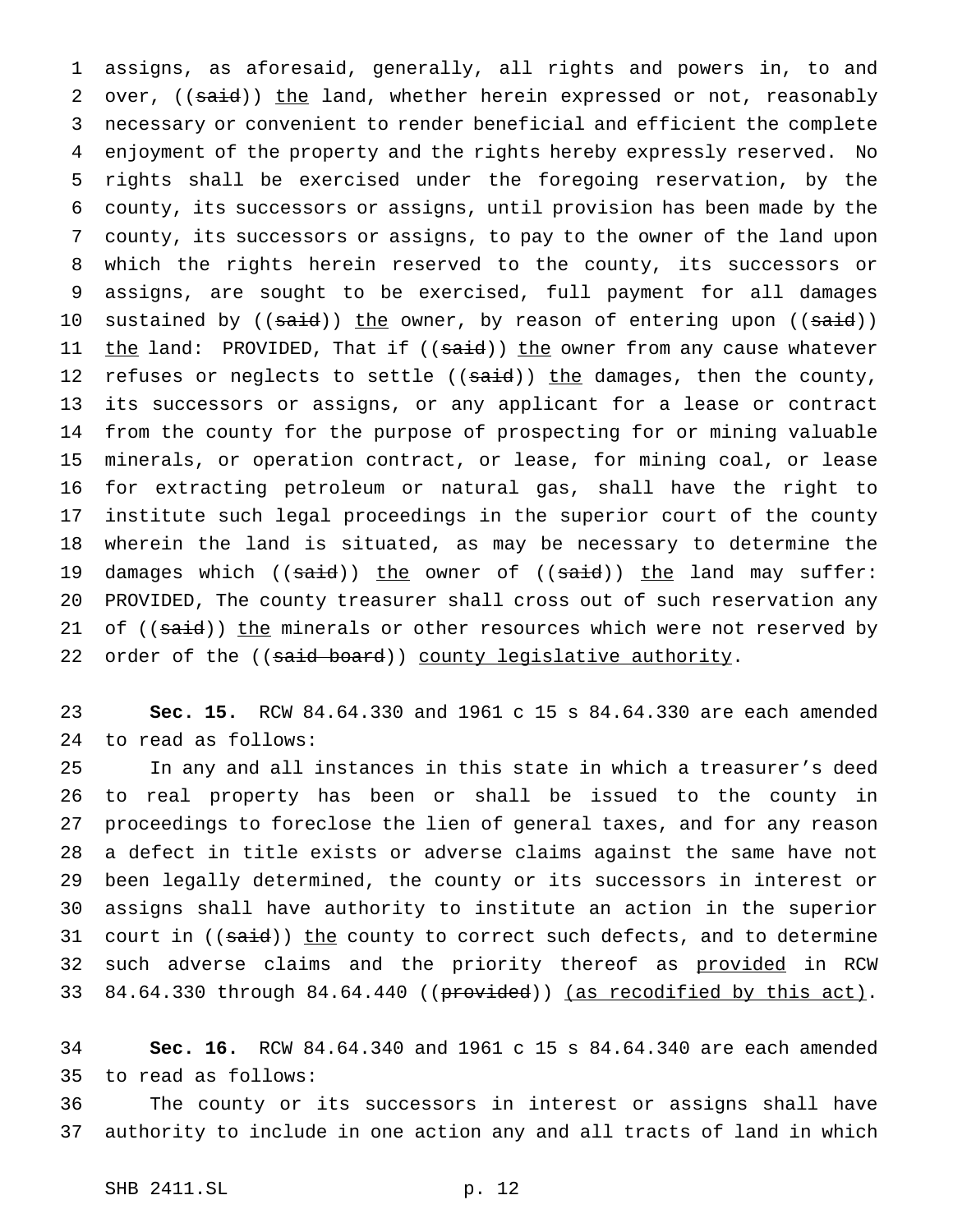plaintiff or plaintiffs in such action, jointly or severally, has or claims to have an interest. Such action shall be one in rem as against every right and interest in and claim against any and every part of the real property involved, except so much thereof as may be at the time the summons and notice is filed with the clerk of the superior court in the actual, open and notorious possession of any person or corporation, and then except only as to the interest claimed by such person so in possession: PROVIDED, That the possession required under the provisions of RCW 84.64.330 through 84.64.440 (as recodified by this 10 <u>act)</u> shall be construed to be that by personal occupancy only, and not merely by representation or in contemplation of law. No person, firm or corporation claiming an interest in or to such lands need be specifically named in the summons and notice, except as in RCW 14 84.64.330 through 84.64.440 ((provided)) (as recodified by this act), and no pleadings other than the summons and notice and the written statements of those claiming a right, title and interest in and to the property involved shall be required.

 **Sec. 17.** RCW 84.64.350 and 1961 c 15 s 84.64.350 are each amended to read as follows:

 Upon filing a copy of the summons and notice in the office of the county clerk, service thereof as against every interest in and claim against any and every part of the property described in such summons 23 and notice, and every person, firm, or corporation, except one who is 24 in the actual, open and notorious possession of any of ((said)) the properties, shall be had by publication in the official county newspaper for six consecutive weeks; and no affidavit for publication 27 of such summons and notice shall be required. In case ((there are 28 outstanding local improvement)) special assessments imposed by a city 29 or town against any of the real property described in the summons and 30 notice remain outstanding, a copy of the same shall be served on the treasurer of the city or town within which such real property is situated within five days after such summons and notice is filed.

 The summons and notice in such action shall contain the title of the court; specify in general terms the years for which the taxes were levied and the amount of the taxes and the costs for which each tract of land was sold; give the legal description of each tract of land involved, and the tax record owner thereof during the years in which the taxes for which the property was sold were levied; state that the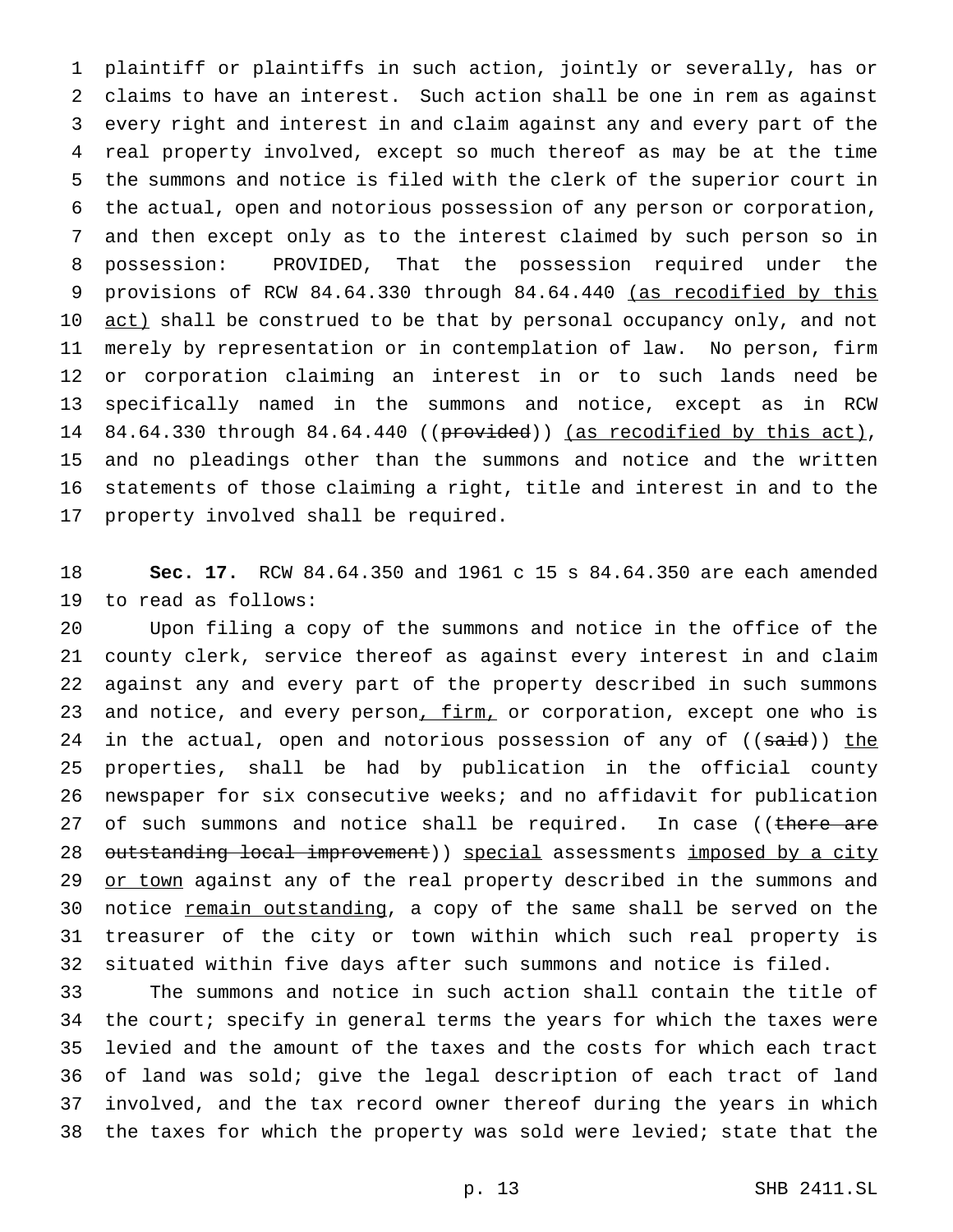purpose of the action is to foreclose all adverse claims of every nature in and to the property described, and to have the title of 3 existing liens and claims of every nature against ((said)) the described real property, except that of the county, forever barred.

5 ((Said)) The summons and notice shall also summon all persons, firms and corporations claiming any right, title and interest in and to 7 ((said)) the described real property to appear within sixty days after the date of the first publication, specifying the day and year, and state in writing what right, title and interest they have or claim to have in and to the property described, and file the same with the clerk of the court above named; and shall notify them that in case of their failure so to do, judgment will be rendered determining that the title 13 to ((said)) the real property is in the county free from all existing adverse interests, rights or claims whatsoever: PROVIDED, That in case any of the lands involved is in the actual, open and notorious possession of anyone at the time the summons and notice is filed, as herein provided, a copy of the same modified as herein specified shall be served personally upon such person in the same manner as summons is 19 served in civil actions generally. ((Said)) The summons shall be substantially in the form above outlined, except that in lieu of the statement relative to the date and day of publication it shall require the person served to appear within twenty days after the day of service, exclusive of the date of service, and that the day of service need not be specified therein, and except further that the recitals regarding the amount of the taxes and costs and the years the same were levied, the legal description of the land and the tax record owner thereof may be omitted except as to the land occupied by the persons served.

 Every summons and notice provided for in RCW 84.64.330 through 84.64.440 (as recodified by this act) shall be subscribed by the prosecuting attorney of the county, or by any successor or assign of 32 the county or his attorney, as the case may be, followed by ((his)) the 33 post office address of the successor or assign.

 **Sec. 18.** RCW 84.64.380 and 1961 c 15 s 84.64.380 are each amended to read as follows:

 The right of action of the county, its successors or assigns, under 37 RCW 84.64.330 through 84.64.440 (as recodified by this act) shall rest on the validity of the taxes involved, and the plaintiff shall be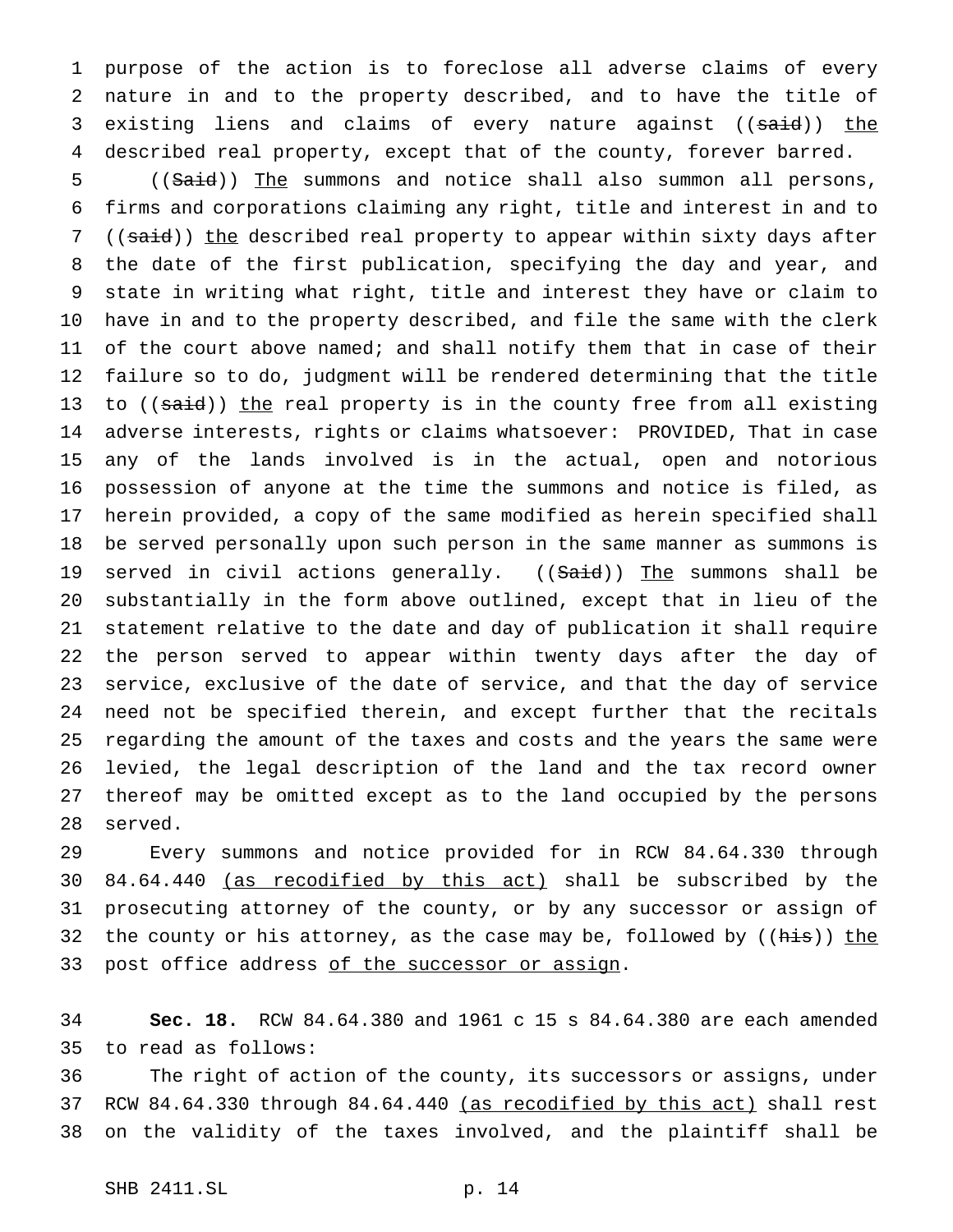1 required to prove only the amount of the former judgment foreclosing 2 the lien thereof, together with the costs of the foreclosure and sale 3 of each tract of land for ((said)) the taxes, and all the presumptions 4 in favor of the tax foreclosure sale and issuance of treasurer's deed 5 existing by law shall obtain in  $((\text{said}))$  the action.

6 **Sec. 19.** RCW 84.64.420 and 1961 c 15 s 84.64.420 are each amended 7 to read as follows:

8 Nothing in RCW 84.64.330 through 84.64.440 (as recodified by this 9 <u>act)</u> contained shall be construed to deprive any city ( $(\theta \cdot \mathbf{r})$ ), town, or 10 other unit of local government that imposed special assessments on the 11 property by including the property in a local improvement or special 12 assessment district of its right to reimbursement for special 13 assessments out of any surplus over and above the taxes, interest and 14 costs involved.

15 **Sec. 20.** RCW 84.64.430 and 1961 c 15 s 84.64.430 are each amended 16 to read as follows:

17 That in all cases where any county of the state of Washington has 18 perfected title to real estate owned by ((such)) the county, under the 19 provisions of RCW 84.64.330 through 84.64.420 (as recodified by this 20 act) and resells the same or part thereof, it shall give to the 21 purchaser a warranty deed in substantially the following form:

|    | 22 STATE OF WASHINGTON |                                                         |
|----|------------------------|---------------------------------------------------------|
| 23 |                        | $\left\{\begin{array}{c} \text{ss.} \end{array}\right.$ |
|    | 24 County of           |                                                         |

25 This indenture, made this  $\ldots$  . day of  $\ldots$  . . . .  $((19, 0.1)$  $26 \ldots (year) \ldots$ , between . . . . . as treasurer of . . . . . . county, 27 state of Washington, the party of the first part, and . . . . . ., 28 party of the second part.

29 WITNESSETH, THAT WHEREAS, at a public sale of real property, held 30 on the . . . . day of . . . . . .  $((A. D. 19 . . . .))$  . . (year) . ., 31 pursuant to an order of the ((board of county commissioners)) county 32 legislative authority of the county of . . . . . ., state of 33 Washington, duly made and entered, and after having first given due 34 notice of the time and place and terms of  $((\text{said}))$  the sale, and, 35 whereas, in pursuance of ((said)) the order of the ((said board of 36 county commissioners)) county legislative authority, and of the laws of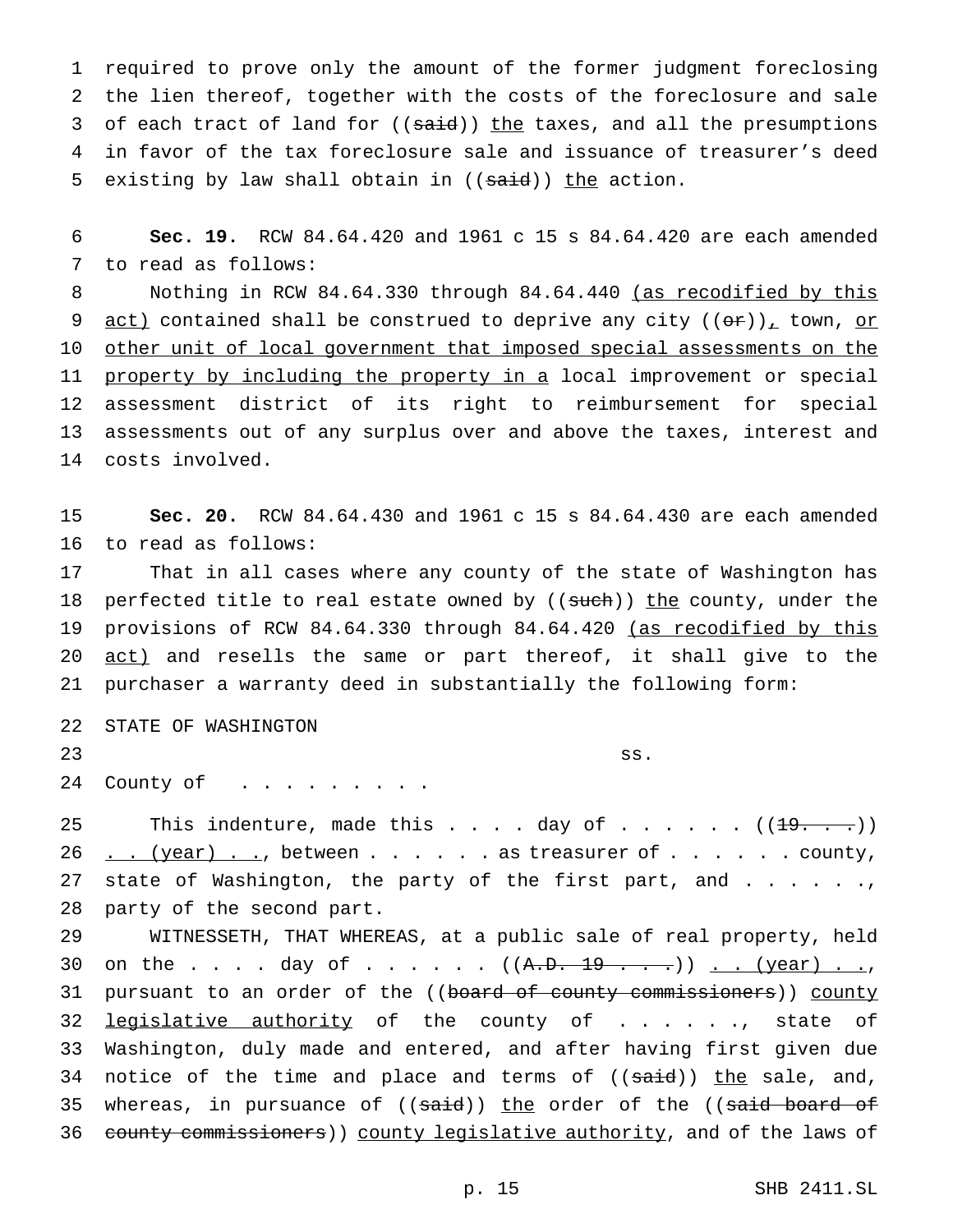the state of Washington, and for and in consideration of the sum of ...... dollars, lawful money of the United States of America, to me in hand paid, the receipt whereof is hereby acknowledged, I have 4 this day sold to . . . . . . the following described real property, and 5 which (( $said$ )) the real property is the property of  $\dots$ .... county, and which is particularly described as follows, to wit:

7 . . . . . ., the ((said)) . . . . . . being the highest and best 8 bidder at  $((said))$  the sale, and the  $((said))$  sum being the highest and 9 best sum bid at  $((\text{said}))$  the sale:

10 MOW THEREFORE KNOW YE that I, . . . . . county treasurer of 11 ((said)) the county of . . . . ., state of Washington, in consideration of the premises and by virtue of the statutes of the state of Washington, in such cases made and provided, do hereby grant, 14 convey and warrant on behalf of  $\ldots$ .... county unto ......, 15 his or her heirs and assigns, forever, the ((said)) real property hereinbefore described.

 Given under my hand and seal of office this . . . . day of . . . . . . ( $(A.B.)$ ), ( $(19$  . . .)) <u>. . (year) . .</u> ................ County Treasurer. By . . . . . . . . . . . . . . . .

22 Deputy.

 **Sec. 21.** RCW 84.64.440 and 1961 c 15 s 84.64.440 are each amended to read as follows:

 No recovery for breach of warranty shall be had, against the county 26 executing a deed under the provisions of RCW 84.64.430 (as recodified 27 by this act), in excess of the purchase price of the land described in such deed, with interest at the legal rate.

 **Sec. 22.** RCW 36.35.070 and 1972 ex.s. c 150 s 8 are each amended to read as follows:

 The provisions of this chapter shall be deemed as alternatives to, and not be limited by, the provisions of RCW 39.33.010, 36.34.130, and 33 84.64.310 (as recodified by this act), nor shall the authority granted in this chapter be held to be subjected to or qualified by the terms of such statutory provisions.